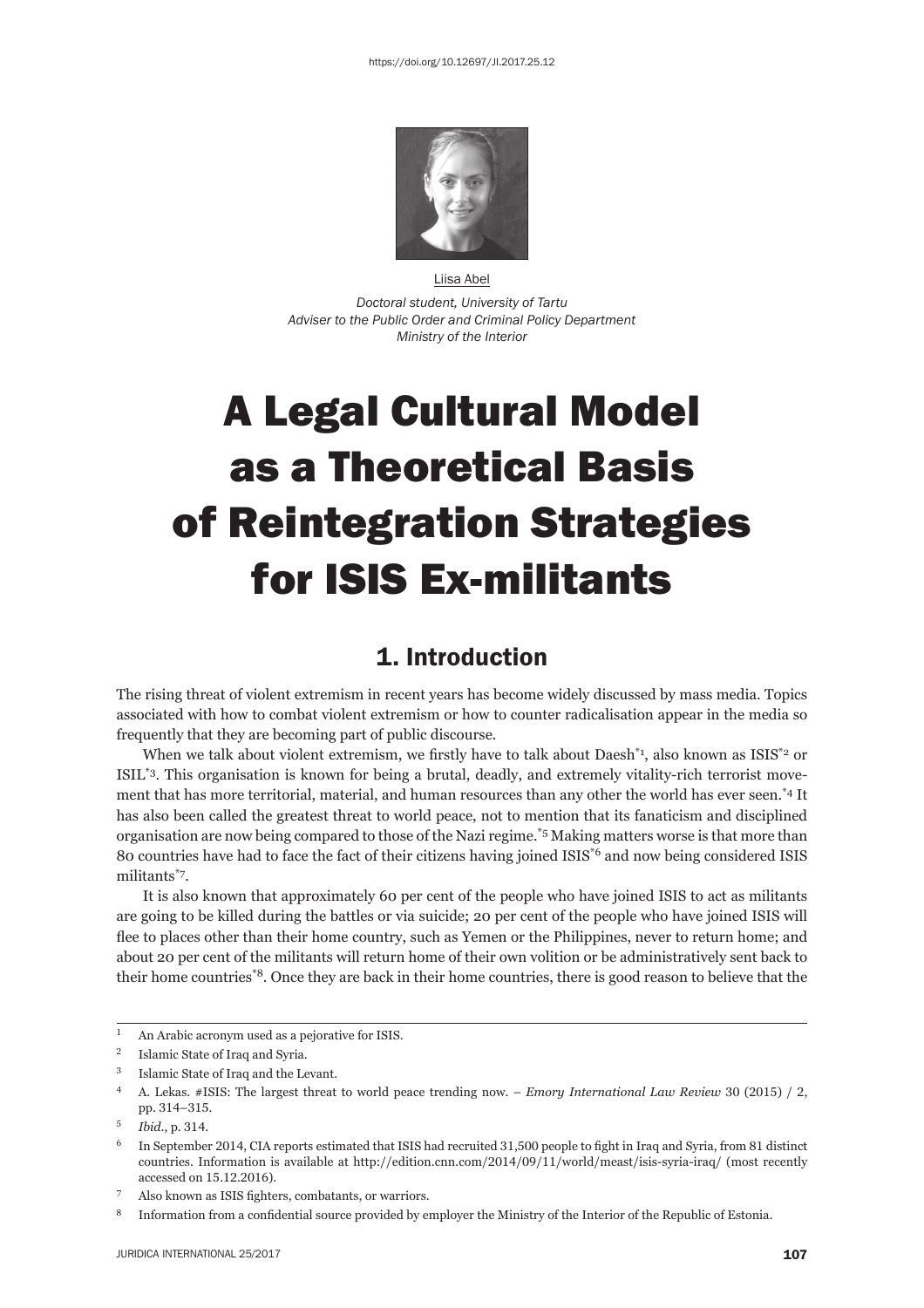intelligence agencies will find them and that in some cases they will be prosecuted and convicted on charges of terrorism. Accordingly, the former terrorists will have to stay in prison for years. However, they may not stay in prison for life.\*9

Scholarly discussion is more than adequate about questions that concern releasing imprisoned terrorists back into the society. Can prison help them to turn away from terrorism? Do they have a place to go, and, furthermore, who will monitor them? And then there is the most important question – will they re-offend?\*<sup>10</sup> The main goal for this article is to analyse whether the prison system in Estonia, after incarcerating former ISIS terrorists, would be able to fulfi l the objectives set for the execution of the imprisonment. In the context of the article, the latter refers to helping the inmate lead a law-abiding life and defend public  $order<sup>*</sup>11$ , with the (legal) cultural aspects of the different societies taken into account. The article will also briefly discuss the issues related to releasing imprisoned terrorists into the surrounding society.

The main concern addressed by the article is that there might not be potential to re-socialise an individual who does not feel part of the society in which he is incarcerated (and may not even want to be a member of it unless the integration process takes into account not only the aspects of (legal) culture that are familiar and well-known in the society where the person is incarcerated but also the ones that the prisoner considers to be essential.

## 2. From radicalisation to de-radicalisation

When we talk about an average prisoner in Estonia, it can be stated that the applicable characterisation of an inmate largely depends on the offence committed. There is no universal, all-embracing characterisation. White-collar crimes tend to be committed by wealthy people, usually with a good education<sup>\*12</sup>; there are 'smaller' offences, in the case of which a lack of education is common (e.g., offences against property); and there are very serious ones in connection with which we can sometimes talk about a specific medical condition (e.g., paedophilia-linked crimes).<sup>\*13</sup> All those individual prisoners need a specific approach, with dissimilar 'tools' – some of them need an education, some therapy-based treatment, while others might need to acquire a profession while being in prison if they are to live a law-abiding life outside prison.

The state has an obligation toward people who have committed crimes and are now being incarcerated and also one towards the society as a whole to help those people. This means that the state has to defend public order and help prisoners in such a way that these people could in the future live a law-abiding life. But when we talk about a law-abiding life, we are actually speaking of reintegration: helping the prisoner to understand the social obligations and rules surrounding him so that it is feasible to rule out the possibility of him spending his entire life in prison. That is the reason that, when a person is in prison, his criminality risks and needs are surveyed, for understanding what would help him such that in the future he will not commit criminal acts.<sup>\*14</sup>

One topic of heated debate is the reintegration of former terrorists, who are also described as returned or former violent extremists and as people who are radicalised.\*15 In the context of this article, a radical individual is defined as a 'person harboring a deep-felt desire for fundamental sociopolitical changes' and radicalisation is understood as 'a growing readiness to pursue and support far-reaching changes in society that conflict with, or pose a direct threat to, the existing order'. $*16$ 

For example, the Estonian Penal Code provides that even if a person has been sentenced to life imprisonment, the court may release that person on parole if the offender has actually served at least 30 years of the term of punishment imposed. Penal Code (karistusseadustik). – RT I 2001, 61, 364 (in Estonian).

<sup>&</sup>lt;sup>10</sup> J. Horgan, K. Braddock. Rehabilitating the terrorists? Challenges in assessing the effectiveness of de-radicalization programs. – *Terrorism and Political Violence* 22 (2010), p. 268. – DOI: https://doi.org/10.1080/09546551003594748

<sup>&</sup>lt;sup>11</sup> Imprisonment Act (vangistusseadus). – RT I 2000, 58, 376 (in Estonian).

<sup>&</sup>lt;sup>12</sup> E.S. Podgor. The challenge of white collar sentencing. – *Journal of Criminal Law & Criminology* 97 (2007) / 3, p. 740.

<sup>&</sup>lt;sup>13</sup> S. Feelgood, J. Hoyer. Child molester or paedophile? Sociolegal versus psychopathological classification of sexual offenders against children. *– Journal of Sexual Aggression* 14 (2008) / 1, p. 34. – DOI: https://doi.org/10.1080/13552600802133860.

<sup>&</sup>lt;sup>14</sup> Kriminaalhoolduse standardid ['Standards of probation'], 2014, pp. 21, 30. Available at http://www.vangla.ee/en (most recently accessed on 1.1.2017) (in Estonian).

ɲɶ M. Chin et al. A national strategic framework for countering violent extremism in Jordan. – *Journal of International Aff airs* 69 (2016) / 2, p. 125.

<sup>&</sup>lt;sup>16</sup> A. Dalgaard-Nielsen. Violent radicalization in Europe: What we know and what we do not know. – *Studies in Conflict & Terrorism* 33 (2010) / 9, p. 798. – DOI: https://doi.org/10.1080/1057610x.2010.501423.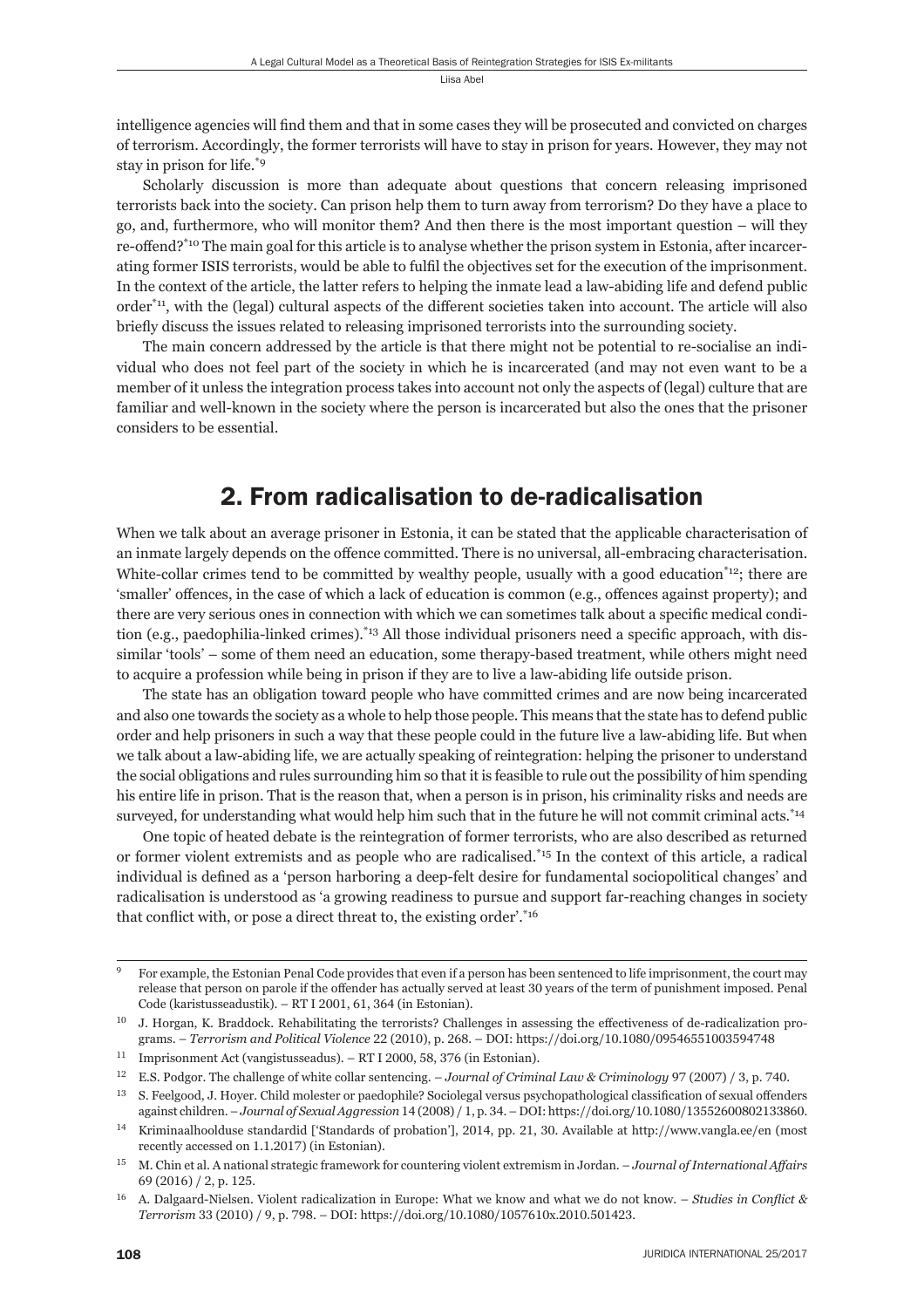Reintegration of a former terrorist demands numerous kinds of interventions that must occur after the individual has already been radicalised. Such interventions usually consist of three steps: disengagement, de-radicalisation, and finally the reintegration.<sup> $*17$ </sup> The primary concern is how to prevent a person from returning to violent extremism.

Through disengagement, it is possible to achieve change in the person's behaviour (i.e., refraining from violence and withdrawing from a radical organisation) but not necessarily a change in beliefs. Deradicalisation as a central element in the process is understood as a change at the cognitive level – a social and psychological shift whereby the person's commitment to, and involvement in, violent radicalisation is reduced to the extent of no longer being at risk of re-engaging in terrorist activity.<sup>\*18</sup> This theory is based on the premise that, just as there are processes through which an individual becomes an extremist, there are also processes through which an extremist can come to relinquish violence or even in some cases discard a radical ideology.\*19 Scholarly discussions about de-radicalisation imply a possibility of lasting change in orientation.<sup>\*20</sup> After conclusion of the first two steps, it is possible to actually reintegrate the former terrorist, as has been done with 'regular' prisoners.

#### Potential reintegration problems with the ex-militant

In many parts of the world, specific programmes are in place that use a combination of psychiatry, education, and religion to deal with former terrorists. But these programmes are successful only if they are grounded in a clear understanding of what motivates people to join terrorist movements and what motivates them to leave.<sup>\*21</sup> Therefore, it is crucial both to understand the ideology that urges terrorists to commit terrorist acts and to meet the sociological needs these persons might have (e.g., that of belonging or for a collective identity).<sup>\*22</sup>

In Estonia, there have not yet been any former violent extremists who need to be reintegrated, although there are people who have left the country to join ISIS to fight in the jihad. Were those militants to be prosecuted and convicted on terrorism charges here in Estonia, they would have to stay in prison for years.

With every prisoner whose confinement lasts more than one year, the reintegration process starts as soon as possible.<sup>\*23</sup> In the event of the Estonian prison system being required to reintegrate a former violent extremist, those involved must know the answers to many, quite different questions that may arise while they are carrying out the work: What is the (legal) cultural background to which the person belongs nowadays? What are the values this person carries with him? And what are his views about the society into which he is going to be integrated?

One of the most complex questions is this: what if he does not want to be part of the culture within which he is serving his sentence? Into which society are we integrating this person then? For understanding what helps to reintegrate former terrorists and withdraw them from violent extremism, there is a need to grasp what (legal) cultural factors might have influenced their radical ideology. To explore this, below, the author will use the specifi c legal cultural model provided by Professor Jørn Øyrehagen Sunde for ascertaining those bearings.

 $^{17}$  –M. Chin et al. (see Note 15), p. 116.

<sup>18</sup> *Ibid.*, p. 124.

<sup>&</sup>lt;sup>19</sup> E.M. Markisen. Juvenile law and jihad: Exploring anti-terror legislation and calling for mandatory juvenile treatment of radicalized teens joining ISIS in Syria. – *Wisconsin International Law Journal* 34 (2016) / 1, p. 205.

 $^{20}$  J. Horgan, K. Braddock (see Note 10), p. 280.

 $21$  E.M. Markisen (see Note 19), p. 205.

<sup>&</sup>lt;sup>22</sup> *Ibid.*, pp. 205-206.

<sup>&</sup>lt;sup>23</sup> The Imprisonment Act (§16) specifies that a prisoner whose actual term of imprisonment exceeds one year shall receive an individualised treatment plan, which prescribes, for example, the prisoner's ability to work and professional skills, while also specifying any need to provide general education, vocational education, or in-service training for the purpose of professional development to the prisoner; the privileges to be granted to the prisoner; etc.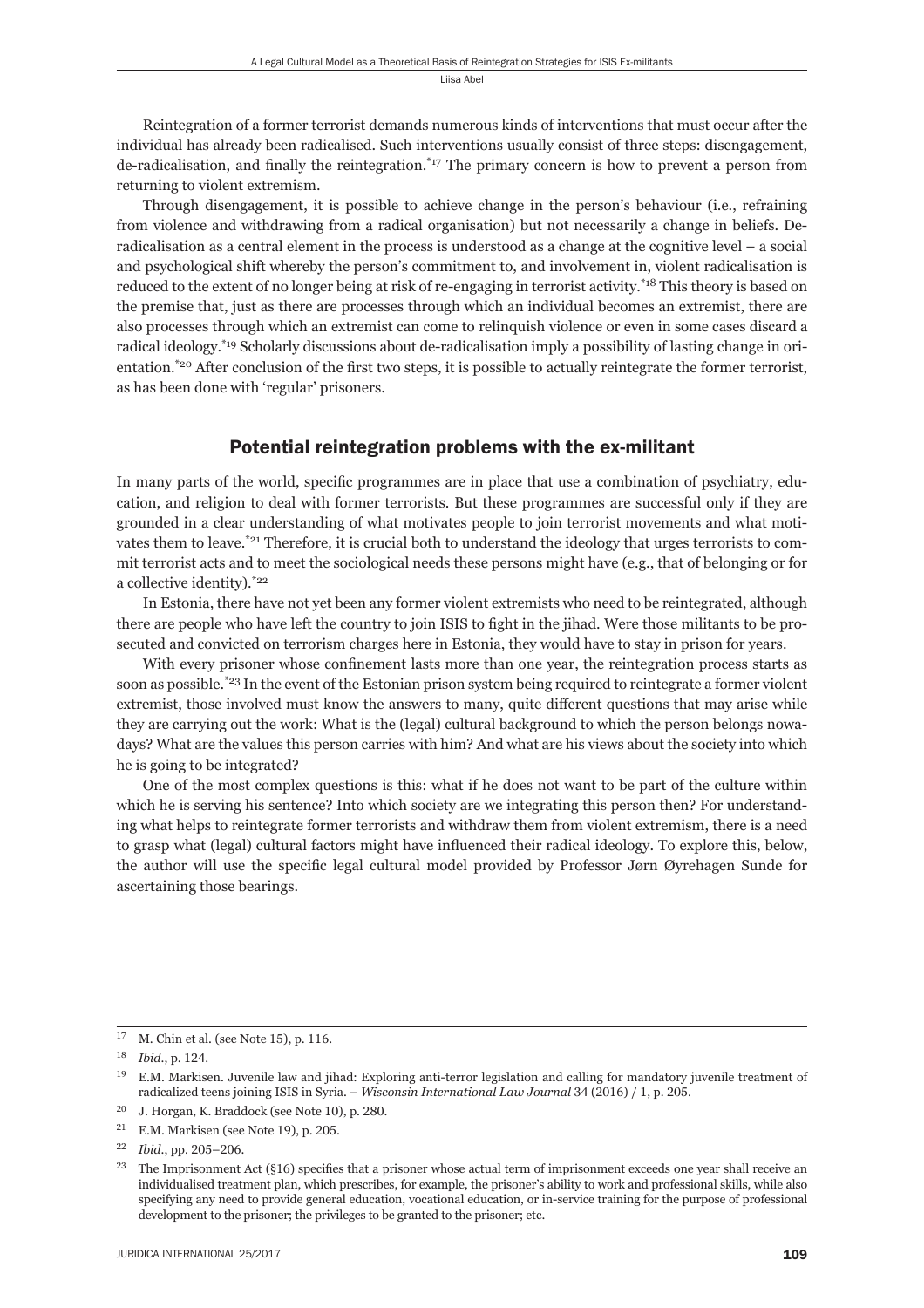## 3. The legal cultural model

Prof. Sunde has described legal culture as a social phenomenon that changes with the society and its needs. Also, that legal culture is something that is inherent to a certain social community, and internalisation of it is what has given the law its legal cultural dimension.\*24

Integrating a prisoner who subscribes to a radical ideology rooted in the major world religion Islam\*25 into Estonian society entails an integration interface between two, quite different cultures. On one hand, the individual is in a secular country and is required to obey the rules established there, but at the same time his inner convictions stem from the Islamic tradition. So there is a need to get to know both (legal) cultures.

The model consider here is divided into two parts, which are in symbiosis with each other. The first part, denoted as 'institutional structure', refers to institutions that establish rules and settle disputes. The other part of the model is named 'intellectual structure', and it represents the ideas and expectations that shape the law.\*26

The model contains six elements that must be examined if it is going to yield understanding of a specific legal culture. When one finds meaning for these elements, it then is possible to understand what the legal culture looks like or even how it functions. Those six elements are conflict resolution (a society's most basic demand of its legal system); norm production (from case law to codification of law); the concept of justice (with justice being a fundamental demand made of the law); legal method (for resolving a specific case in accordance with the concept of justice); professionalisation of law (meaning that there are special criteria to fulfil before one can be trusted with the position of handling law) and the influence of internationalisation (addressing the idea that as society changes, the law must change such that it remains able to fulfil its obligations in conflict resolution amid that change). $*27$ 

In the case considered here, three of the elements described above must be considered via comparison of parameters from different legal cultures, for understanding of why reintegration of a former ISIS militant might not be successful. These are conflict resolution, the idea of justice, and the influence of internationalisation.

Before we explore these elements, it has to be remarked that this model can truly help us to characterise different legal cultures but not deviations. It would be irresponsible to attempt to analyse the legal cultural background of ISIS (activity). Therefore, the purpose for using this model here is to characterise only the similarities and differences between specific (legal) cultures and then explain how this knowledge can be employed for a favourable effect in integration of a former terrorist.

#### 3.1. Law and its values – the idea of justice

Harold J. Berman believes that there are some characteristics of law that tend to give it a 'sacred' quality for people, meaning that these support basic emotions in relation to the law that also have a religious component – feelings of responsibility and obligation, a sense of satisfaction and gratitude when justice is done.\*28 He believes that law everywhere communicates its values:

- (a) through ritual, that is, formal procedures of legislation, adjudication, and administrative regulation that symbolize its objectivity,
- (b) through tradition, that is, distinctive legal language and practices handed down over generations and centuries that symbolize its continuity with the past and its ongoingness into the future,
- (c) through authority, that is, reliance upon written or spoken sources that effectively symbolize its binding power, and

ɳɵ J.Ø. Sunde. Champagne at the funeral – an introduction to legal culture. – J.Ø. Sunde, K.E. Skodvin (eds), *Rendezvous of European Legal Cultures*, pp. 11–28. Bergen 2010, p. 15.

 $25$  E.M. Markisen (see Note 19), p. 206.

<sup>&</sup>lt;sup>26</sup> J.Ø. Sunde (see Note 24), pp. 22–23.

<sup>&</sup>lt;sup>27</sup> *Ibid.*, p. 28.

ɳɹ H.J. Berman. Comparative law and religion. – Mathias Reimann, Reinhard Zimmermann (eds), *The Oxford Handbook of Comparative Law.* 2012, p. 746.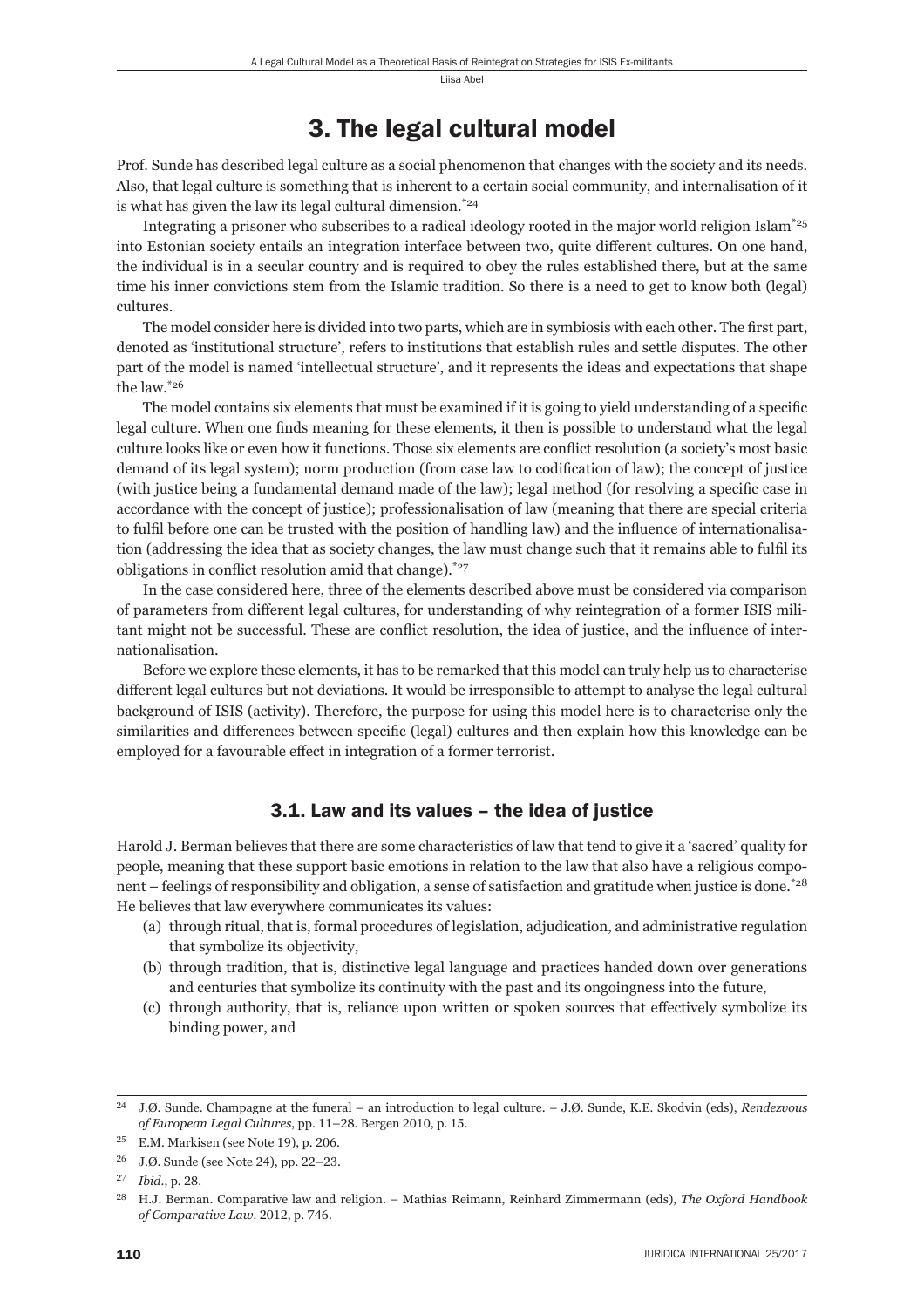(d) through universality, that is, justification of itself in axiomatic terms as the embodiment of universally valid principles and concepts – that contracts should be kept, that wrongful injuries should be compensated, that crimes should be punished, that property rights should be protected, that one accused of an offence is entitled to a hearing, and the like.<sup>\*29</sup>

In relation to the notion that the state (through the law) is the one that must deliver justice and verify it among society through ritual, tradition, universality, and authority, it can be said that in Estonia, a country belonging to the West, people usually see justice as a moral concept mixed with political means, with justice as the 'most fundamental of all virtues for ordering interpersonal relations and establishing and maintaining a stable political society'.\*30 In Estonia and generally in the West, there is a respect for human dignity and cultural diversity.

Countries belonging to the Islamic (legal) culture (often loosely referred to as the Middle East), despite distinguishing between secular law and God's law, see the state as a high ideal for suppressing all injustice and exploitation and for encouraging a society guided by purity, goodness, and virtue for people's prosperity.<sup>\*31</sup> So it can be said that the Islamic system thereby has its roots in the idea of welfare of mankind, in any age and at any time under any political order.\*32

Hence, irrespective of whether God's law or man's is at issue, the main value and main purpose of the law is to provide for the well-being of mankind both in the West and in the Middle East.

What is the idea of justice held by ISIS militants? There is no scientific literature about their specific idea of justice. However, it can be stated that ISIS militants believe that Muslims should return to the simplicity and unity of early Islam – this is something that God wants from people.<sup>\*33</sup> They believe they can achieve that through establishing a community of believers who practise Islam in its purest form, even though that means waging war against the infidels. Justification of their acts is found in the goal of restoring a caliphate in line with the earlier Muslim golden age in accordance with God's wishes.\*34

So ISIS militants commit violence in the name of Islam but not violence permitted by Islam – 'acts of violence, whether against Muslims or non-Muslims, such as: indiscriminate killings, beheadings, rapes, slavery, destruction of public and private property, pillage, and theft, violate the sharia and Islamic law'.\*35 The foregoing means that they do not underpin their actions with caring about the welfare of mankind or try to advance social justice and dignity for all as Islamic tradition expects and as also is the primary aim for God's law in Islamic tradition.

### 3.2. Conflict resolution

In the West, conflict resolution is understood as a process based on valid law provided by the legislator that involves legal disputes and settling of those disputes in a manner that helps to achieve peaceful ending of the conflict, with acknowledgement of the legitimacy of differences in beliefs and interests between the disagreeing parties. The main process of conflict resolution in the West consists of conciliation facilitation, mediation, negotiation, arbitration, and problem-solving.\*36 The most important element is that the settlement of the conflict is secular.

The Middle East is home to diversity of societies, including several languages, histories, races, and cultures, with each having certain fundamental conflict-resolution principles and practices.\*37 Conflict

<sup>&</sup>lt;sup>29</sup> *Ibid.*, p. 746.

<sup>&</sup>lt;sup>30</sup> Western theories of justice. Available at http://www.iep.utm.edu/justwest/ (most recently accessed on 22.12.2016).

<sup>&</sup>lt;sup>31</sup> A. Ilyas. Relevance of [the] Islamic system of governance in the age of globalization. – *Dialogue* (1819–6462) 11 (2016) / 2, pp. 189–201, on p. 189.

<sup>32</sup> *Ibid.*, p. 189.

<sup>&</sup>lt;sup>33</sup> R. Barrett. *The Islamic State*. New York: The Soufan Group 2014, p. 9.

ɴɵ P. Layton. Bringing the transnational into 'new wars': The case of Islamic State. – *International Review of Social Research*  $5(2015)/3$ , p. 193.

<sup>&</sup>lt;sup>35</sup> M.C. Bassiouni. Misunderstanding Islam on the use of violence. – *Houston Journal of International Law* 37 (2015) / 3, p. 651.

<sup>&</sup>lt;sup>36</sup> L. Nussbaum. Mediation as regulation: Expanding state governance over private disputes. – *Utah Law Review* 361 (2016)  $/ 2$ , p. 367.

<sup>&</sup>lt;sup>37</sup> M. Abu-Nimer. Conflict resolution in an Islamic context. – *Peace & Change* 21 (1996) / 1, p. 32. – DOI: https://doi. org/10.1111/j.1468-0130.1996.tb00253.x.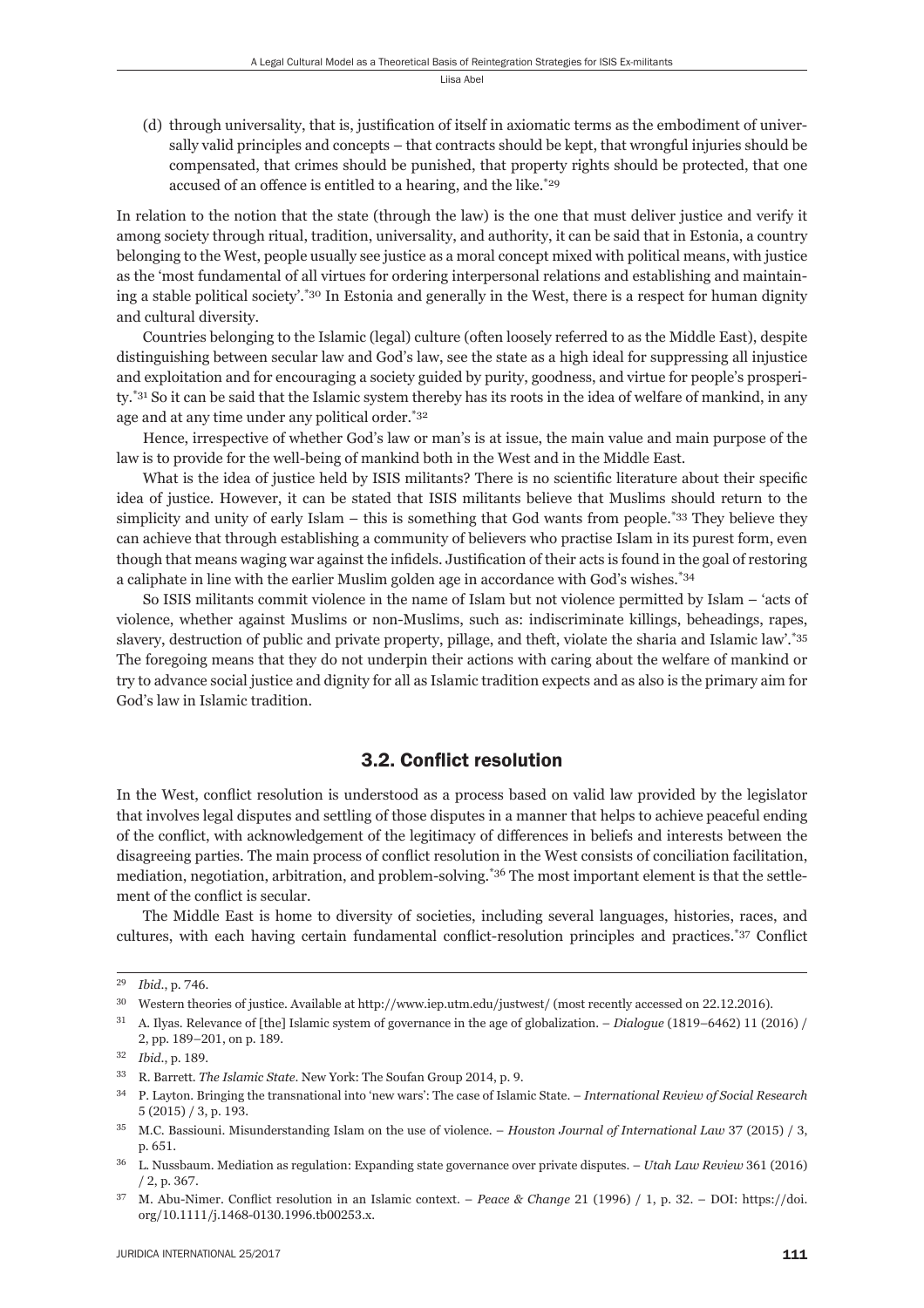resolution in the Middle East, in Islamic context, knows at least two domains: the historical-religious domain and the domain that actually embraces the Islamic society itself. For the first of these, we talk about the Quran, which is the most comprehensive holy-religious source of guidance *sharia*, or Islamic law\*38; the Sunnah, as the Prophet's proclamations (also known as Hadith); and the accounts of caliphates. In the second, there are conflict-resolution processes on interpersonal and community levels (mediation, arbitration, etc.) that involve various individuals and groups (husbands, clans, etc.) and also the processes that involve policymaking and political groups' interactions.\*39

Hence, there are obviously major differences in conflict resolution between the West and the Middle East. In the West, a conflict is considered positive and normal, as able to bring with it growth and creativity. In the Middle East, a conflict is deemed negative and dangerous, so it should be avoided; it brings destruction and disorder. Social norms and values rather than legal forms are the main rules of commitment.\*40

Whatever the differences from one society to the next, a just resolution to a conflict is the one where an individual truly apprehends what he did wrong and what the circumstances of his acts might be. We could add that if people do not share a common faith in the law as a process of just resolution of conflicts, they might feel undermined and harmed by the outcome of the conflict resolution. Clearly, that might be the case where a former terrorist is concerned.

As was noted above, a terrorist by committing his unlawful acts expresses a belief that he is performing a religious obligation towards God.<sup>\*41</sup> So in terrorists' eyes, by fulfilling the ultimate obligation they might end up incarcerated for life. Furthermore, the person considered need not be a former terrorist for the cultural dimension of differences in apprehending what is a just resolution of conflict to be evident.

For example, when a person gets killed in an Islamic country, the state will not start an investigation unless the relatives of the dead person demand it. That is because killing is an act against the citizen, not the state. At the same time, acts against God in Islamic countries are so serious that there will always be an investigation – one example being acts of homosexuality, which in the West are not crimes but a normal part of society. In contrast, killing a person is considered to be a very serious crime in the West.\*42 Therefore, people from an Islamic tradition might find the conflict resolution in the West inequitable because it does not differentiate God's laws from secular ones. In addition, the conflict resolution itself is not based on the laws of God, which from their perspective would be clearly prioritised in comparison to laws that are written by men rather than provided by God in conflict resolution.

The prevailing belief, at least in the Western tradition, is that the punishment has to be effective and at the same time proportionate to the crime.<sup>\*43</sup> Can a punishment that does not feel or seem fair to its subject be effective? Or is only a bigger confrontation going to result? Maybe there are some techniques and concepts in Western conflict-resolution models that can never be applied in Islamic societies, or at least there is no basis for implementing or applying Western strategies in Islamic context without adjusting and redefining said processes in accordance with local experience.<sup>\*44</sup>

There are authors who go even further, saying that in Islamic societies there has been and continues to be from one generation to another, especially among fundamentalist groups, a feeling of humiliation and antagonism toward the West and that such an atmosphere constitutes a major obstacle to the application or even consideration of Western conflict-resolution principles.<sup>\*45</sup>

ɴɹ Some authors claim that *sharica* and Islamic law are distinct from one another, with the latter being complementary to the *sharica*, which is the primary source. One such author is M.C. Bassiouni (see Note 35).

 $39$  M. Abu-Nimer (see Note 37), pp. 35-36.

<sup>40</sup> *Ibid.*, p. 31.

 $41$  E.M. Markisen (see Note 19), p. 206.

 $42$  J. Saar. Kuritegevus muutuvas maailmas. Kultuurilis-tsivilisatsiooniline lähenemine ['Crime in a changing world: A culturalcivilisation approach']. – *Akadeemia* 2011/9, pp. 16, 23.

<sup>&</sup>lt;sup>43</sup> R. Paternoster. How much do we really know about criminal deterrence? – *Journal of Criminal Law & Criminology* 100  $(2010) / 3$ , p. 769.

M. Abu-Nimer (see Note 37), p. 27.

<sup>45</sup> *Ibid.*, p. 33.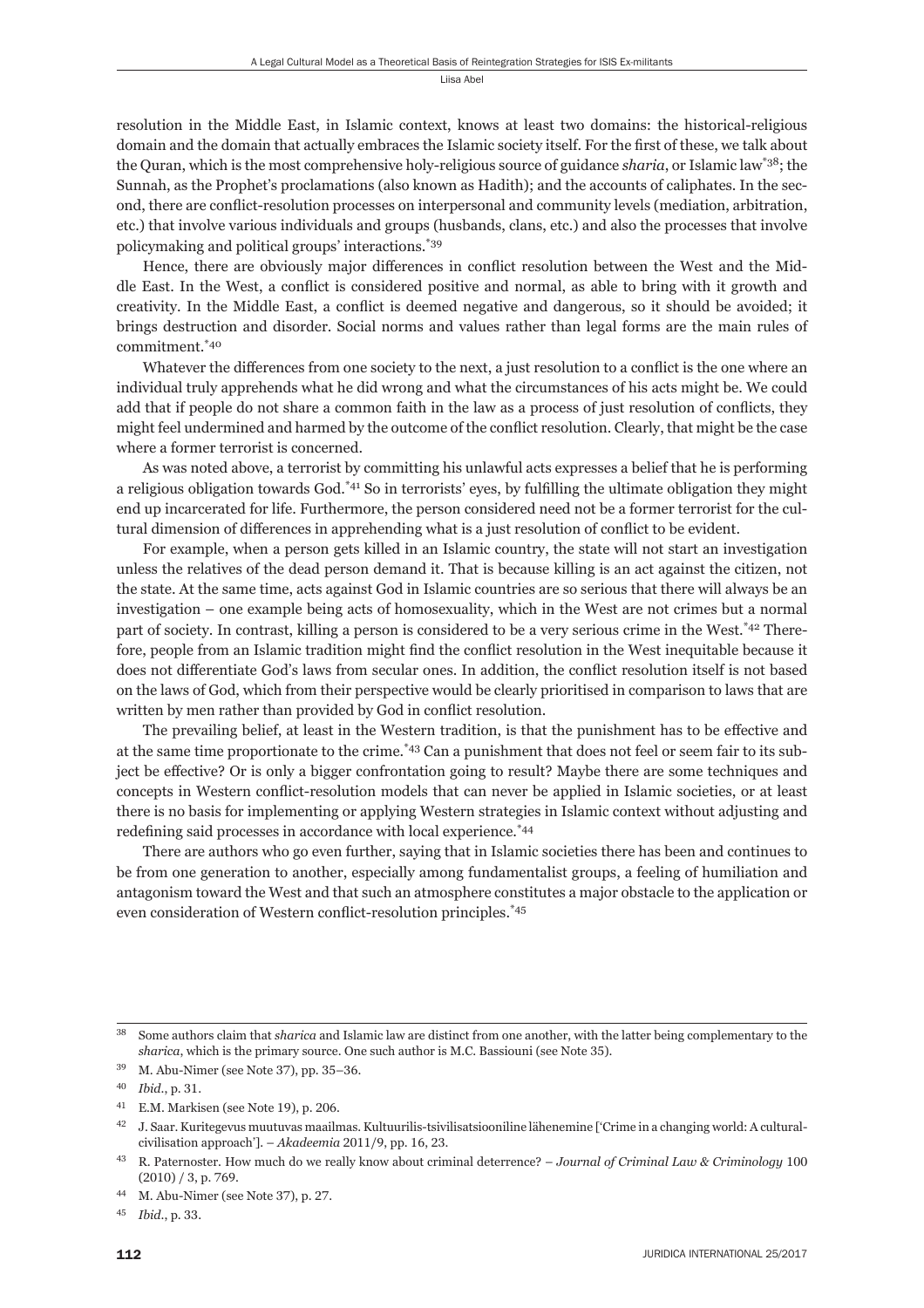#### 3.3. Internationalisation

In Islam, the law is controlled by theology<sup>\*46</sup>, based on the Quran and its interpretation in the form of *sharia*\*47. The purpose of Islamic law as a practically framed legal system has been 'the creation of a unity on moral and spiritual grounds' among people of different cultures and ethnicities.<sup>\*48</sup> In the West, the law is created and controlled by men, not by God. However, differences in tradition in law are not the only reason for the internationalisation process between these two (legal) cultures being complicated.

Samuel Huntington has said that there exists a fundamental conflict between democracy as rules in the West and the ideology of Islamism.\*49 There are authors who state that this claim is overstated and that we should see the relationship between Islam and democracy as, rather, a complex one.\*50 There is a competing view to the latter according to which we can already talk about 'civilizational despair', about an inevitable clash of civilisations. Its adherents espouse the idea that confrontation between Islam and the West is escalating because of people who are using Islam as a justification to their ideologically motivated violence<sup>\*51</sup>, labelling the others as 'infidels' or Muslim secularists who are misled and need to be corrected while considering themselves the owners of the ultimate truth.<sup>\*52 \*53</sup>

So in light of globalisation, especially when we talk about cross-border crimes, crime control needs to take into account that there are not only countries but also civilisations that in some places are slowly starting to rule over the countries\*54 or run their criminal-justice systems.

Professor Sunde has stated that internationalisation is closely connected to conflict resolution, meaning that law must change as society changes. Only then can it fulfil its obligation in conflict resolution.<sup>\*55</sup> The problem is that our societies are indeed changing but doing so more rapidly than the law can or than people want it to change. That is because each cultural space holds its own values – Western countries are especially afraid of potential loss of legitimacy of the rule of law, which is a huge part of Western countries' identity and which loss is irreparable. At the same time, the law has to be efficient in all respects, for all people living within the jurisdiction of the country in question, which means that there is a need to take into account the civilisational-cultural factors that indirectly affect lawmaking.

The main reprimand against the West is that, because Islam has not been part of its cultural tradition, the West 'fails to take into account Muslim societies' cultural diversity and their respective human, social, and economic conditions'.\*56 Furthermore, it has been said that, in a phenomenon that is under-reported, Muslims are actually the ones who have suffered great losses, because of wrongful and violent practices or the misleading religious beliefs held by some other Muslims who are taught by unqualified self-appointed imams. What is in the foreground and what has been emphasised is the victimisation of Westerners.\*57

There is an urgent need to fight against terrorism, but the main lesson to be learnt in connection with internationalisation in Islamic versus the Western context may be that we need to recognise that declaring a war on jihad is not the solution. This rather contributes to fighting against consequences. For successfully

<sup>&</sup>lt;sup>46</sup> M.C. Bassiouni (see Note 35), p. 665.

 $47$  A. Ilyas (see Note 31), p. 195.

<sup>48</sup> *Ibid.*, p. 195.

<sup>&</sup>lt;sup>49</sup> S.P. Huntington. *The Clash of Civilizations and the Remaking of World Order*. New York 1997, pp. 183-254.

ɶɱ G. Crowder et al. Islam, Islamism, and Post-Islamism: Rediscovering politics after the War on Terror. – *Australian Journal of Politics & History* 60 (2014) / 1, p. 111. – DOI: https://doi.org/10.1111/ajph.12048.

 $51$  M.C. Bassiouni (see Note 35), p. 675.

 $52$  M. Abu-Nimer (see Note 37), p. 33.

<sup>&</sup>lt;sup>53</sup> 'Many fundamentalist groups believe that there is one correct understanding of the straight path of Islam; ipso facto, all others are deviations and will not receive divine reward,' according to one account. Q. Wiktorowicz, K. Kaltenthaler. The rationality of radical Islam. – *Political Science Quarterly* (Wiley-Blackwell) 131 (2016) / 2, p. 440. – DOI: https://doi.org/10.1002/ polq.12480.

<sup>54</sup> Some sources claim that the police in Sweden continue to lose control of more and more suburbs in major Swedish cities, for they have now admitted that there are more than 55 'no-go areas' where they have major problems enforcing the law. Hungary's government has claimed that there are 900 'no-go zones' in London, Paris, Stockholm, and Berlin. The problem is that migrants want to live under their own rules outside the society of Sweden, London, Paris, etc. Citations are available, for example, at http://www.bbc.com/news/magazin-e37578919 and https://www.theguardian.com/world/2016/mar/31/ hungary-anti-migrant-site-900-no-go-areas-eu (most recently accessed on 1.1.2017).

<sup>55</sup> J. Ø. Sunde (see Note 24), p. 24.

<sup>&</sup>lt;sup>56</sup> M.C. Bassiouni (see Note 35), p. 645.

<sup>57</sup> *Ibid.*, p. 646.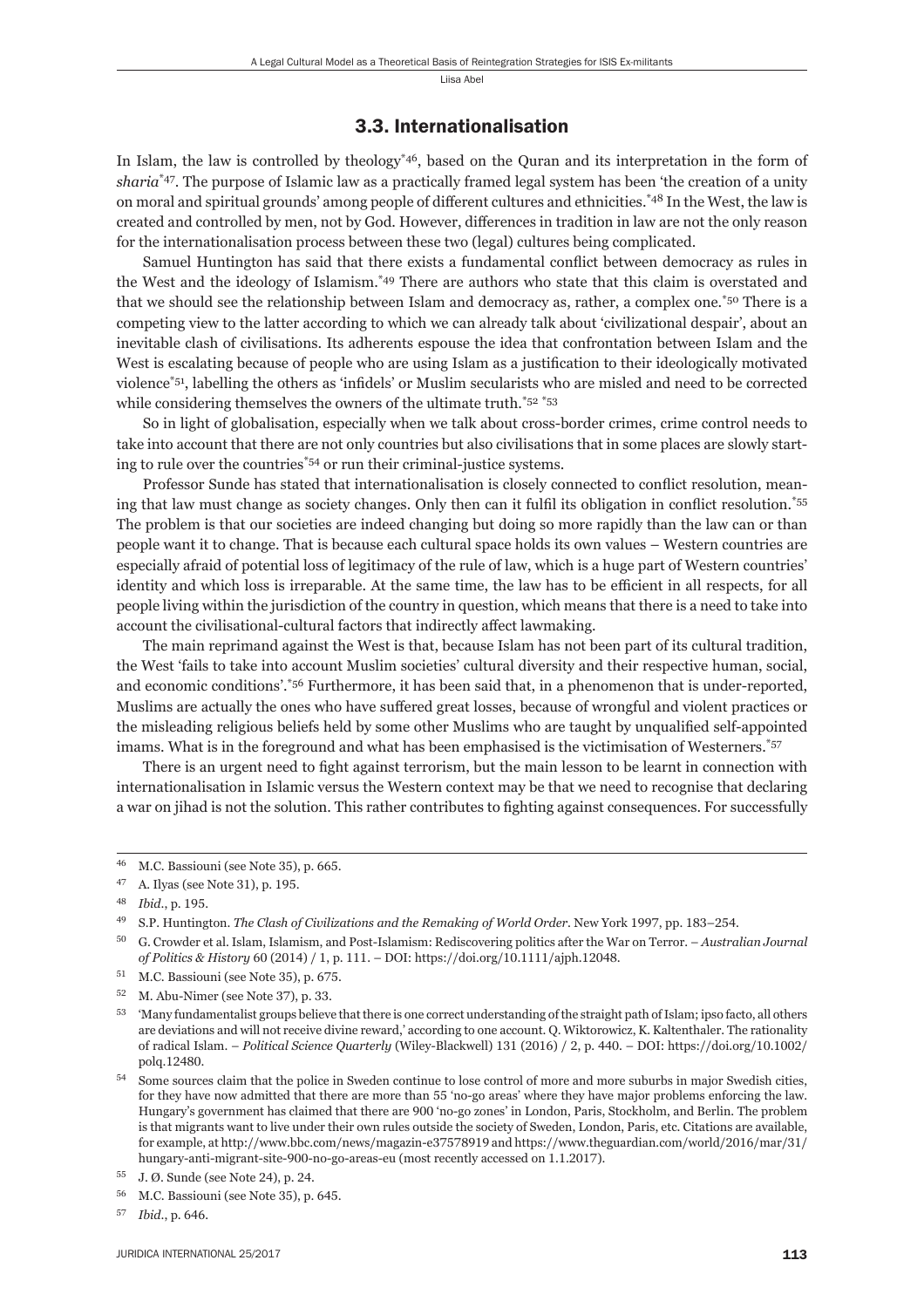facing the internationalisation security challenge entailed by the interface between different cultures, we must deal with the young Muslims who might not see any way 'out of the cycle of violence, corruption, and poverty. Coupled with the condition[s] of unemployment and marginalisation, contempt and sarcasm, exploitation and scorn that many suffer'. $*58$ 

At the same time, there is, of course, an additional view on the internationalisation problem. That involves the idea that today, in all parts of the world, in all their variety, Christian–Muslim interaction is a reality. Although several people have been on record as praising the commonality of these traditions, influential and significant differences remain.<sup>\*59</sup>

#### 3.4. Conclusions based on the model

The author chose the lens of the legal cultural model for purposes of characterising the similarities and differences between the two major (legal) cultures at issue. The question was this: how can it contribute to knowledge and a positive outcome when one is integrating a former terrorist?

The model, firstly, aids in revealing some of the main differences and similarities between the two (legal) cultures – the Western and the Islamic – such that one can then describe what aspects both (legal) cultures signify and what the core of their values/beliefs is. The most important thing to comprehend is that former terrorists, even when apparently integrated into secular Western society, retain an affiliation that lies mostly with the Islamic tradition.

The fundamental condition for integration of an ex-militant is to understand that terrorists' idea of justice and their justifications for their acts are based on their misinterpretation of the Quran and God's will. That is something that can be clearly seen from the model's interpretation. In many cases, terrorists are not properly educated in the religion they think themselves to represent\*60. That is also why de-radicalisation programmes used by several of the world's prisons have been built in line with a conviction that most terrorists do not have a proper understanding of the ancient Islamic religion and that this has made them highly vulnerable to extremist propaganda and 'teachings' of self-appointed imams. That is the substantial reason they can be re-educated and reformed.\*61

Although there has been a large amount of debate surrounding how to evaluate the de-radicalisation programmes and their outcomes, some experts have expressed a belief that reintegration of former terrorists has been successful.\*62 So if there is a question of whether it is possible **at all** to release a terrorist back into society without the risk of him committing new crimes, we can answer that yes, it should be possible.<sup>\*63</sup>

Also, this should not be a problem in Estonia, at least in theory, since this is a country that respects human rights and guarantees prisoners their freedom of religion as the Constitution of Estonia demands<sup>\*64</sup> while at the same time providing knowledge, with the assistance of a chaplain and experts, about the true nature of Islam. The former terrorists will also be given skills and knowledge of how to live a law-abiding life. For example, reintegration in prison includes working with a detainee's personal, economic, and legal issues to help the prisoner maintain and create important and positive social contacts outside prison and to increase his ability to act in accordance with the law.\*65 But there is still a potential stumbling block.

The programmes themselves are very expensive, and the success of these costly programmes depends largely on the 'after-care' measures the state can use. Those follow-up measures can involve monitoring

S. Benhabib. Piety or rage? On the Charlie Hebdo massacres, p. 2. Formerly available at http://www.hannaharendtcenter. org/wp-content/uploads/2015/01/Piety-or-Rage.pdf (10.12.2016). --or-- Available at http://69.89.27.220/~hannaha2/ wp-content/uploads/2015/01/Piety-or-Rage.pdf (most recently accessed on 21.9.2017).

See P.L. Heck's comment on his book *Common Ground: Islam, Christianity, and Religious Pluralism*. Available at http:// press.georgetown.edu/book/georgetown/common-ground (most recently accessed on 10.12.2016).

<sup>&</sup>lt;sup>60</sup> M. Hasan. How Islamic is Islamic State? *New Statesman*, 10 March 2015, pp. 11–13. Available at http://www.newstatesman.com/world-affairs/2015/03/mehdi-hasan-how-islamic-islamic-state (most recently accessed on 16.12.2016).

 $61$  E.M. Markisen (see Note 19), p. 205.

 $62$  See M. Levitt et al.'s article 'Rehabilitation and reintegration of returning foreign terrorist fighters', published by the Washington Institute for Near East Policy on 23 February 2015, p. 4. Available at http://www.washingtoninstitute.org/policy-analysis/ view/rehabilitation-and-reintegration-of-returning-foreign-terrorist-fighters (most recently accessed on 28.12.2016).

 $^{63}$  J. Horgan, K. Braddock (see Note 10), pp. 278-279.

The Constitution of the Republic of Estonia (Eesti Vabariigi põhiseadus). – RT I 1992, 26, 349 (in Estonian).

 $^{65}$  Available at http://www.vangla.ee/en/serving-sentence/social-work (most recently accessed on 10.10.2016).